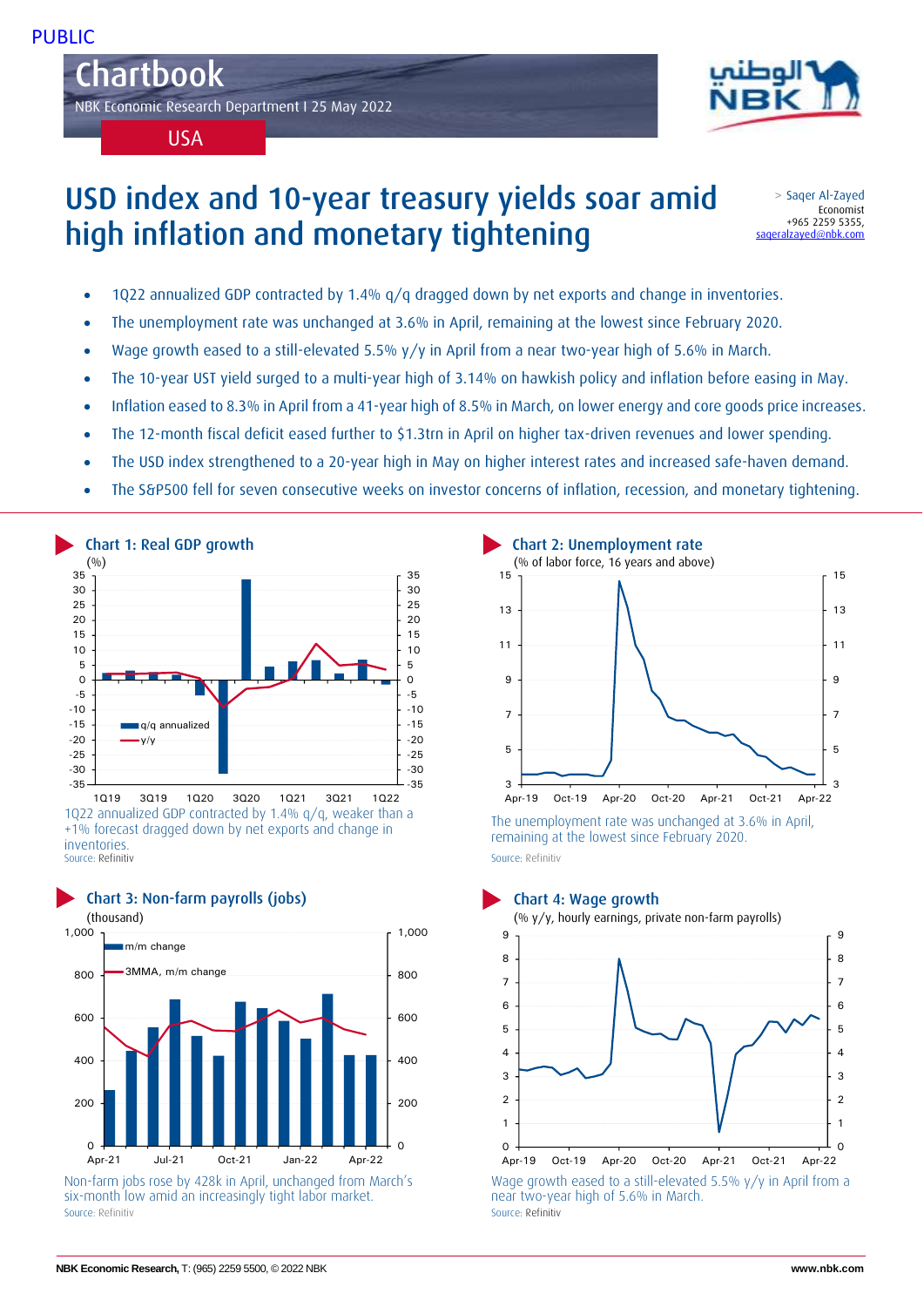



Inflation eased to 8.3% in April from a 41-year high of 8.5% in March, on lower energy and core-goods price increases. Source: Refinitiv Source: Refinitiv Source: Refinitiv Source: Refinitiv Source: Refinitiv



Retail sales growth (ex-autos) edged up to 10.9% y/y in April (9.6% in March) on ongoing strong spending despite high inflation.<br>Source: Refinitiv



The ISM manufacturing index eased for the second consecutive month to 55.4 in April (lowest since October 2020) on slower expansion in production, new orders and employment. Source: Refinitiv Source: Refinitiv Source: Refinitiv



Chart 7: Retail sales Chart 8: Existing home sales and housing starts



Exisiting home sales fell 2.4% m/m in April to a 22-month low of 5.6 million units curbed by rising mortgage rates and elevated prices. Source: Refinitiv





As expected, the 12-month fiscal deficit eased further to \$1.3trn in April on higher tax-driven revenues and lower spending.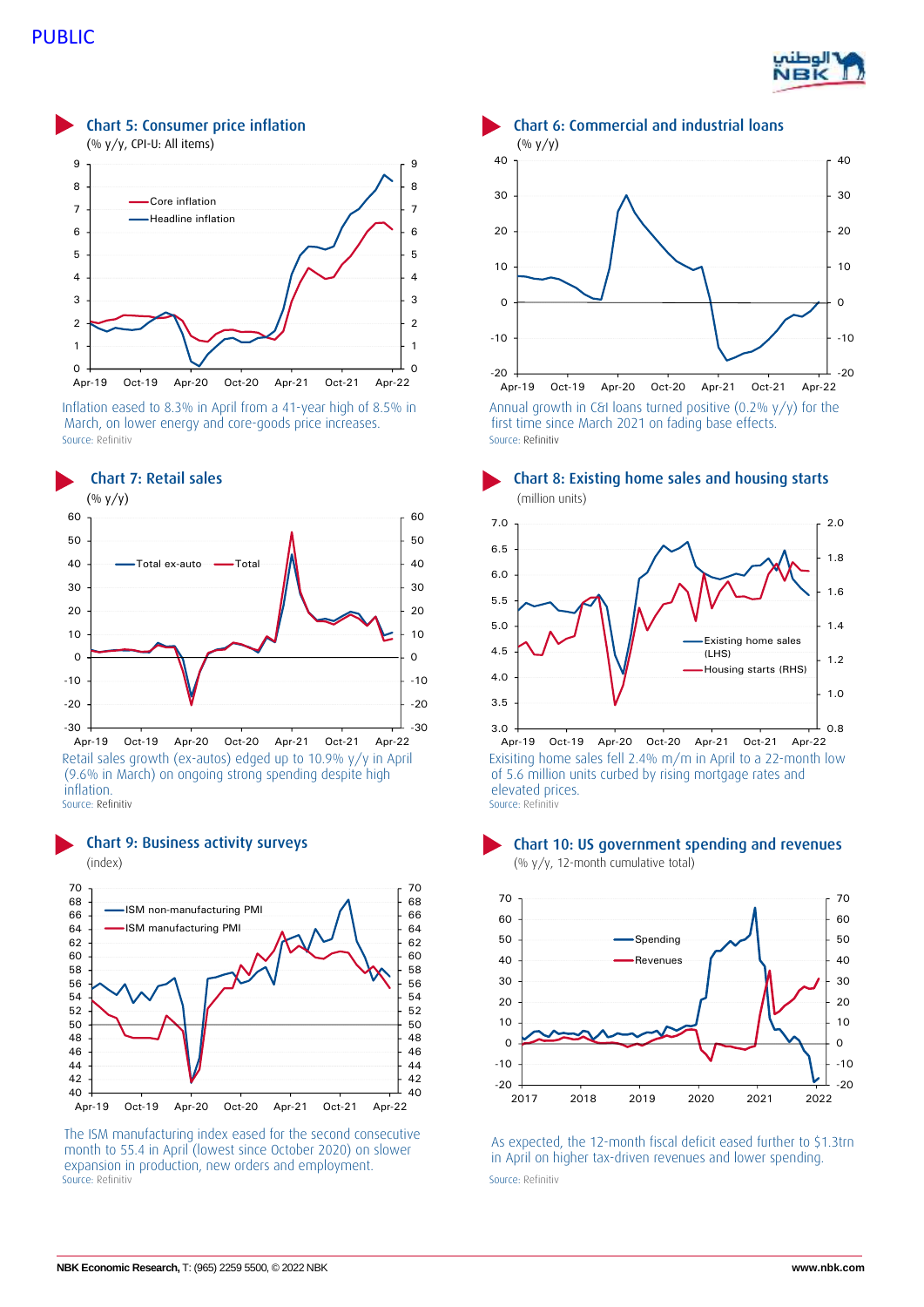# PUBLIC





The Fed as expected raised its policy rate by 50 bps to the range of 0.75-1.00%, the second in a series of planned rate hikes. Source: Refinitiv Source: Refinitiv



Futures markets probabilities that the Federal Funds rate will reach a range of 2.75-3% in 2022 have risen to 87%. Source: CME Group Source: Refinitiv



The S&P500 fell for seven consecutive weeks on investor concerns of inflation, recession, and monetary tightening. Source: Refinitiv Source: Refinitiv Source: Refinitiv Source: Refinitiv Source: Refinitiv



The 10-year treasury yield surged to a more than 3-year high of 3.14% on hawkish Fed policy and high inflation before easing recently to around 2.8%.



Chart 13: Fed policy action outlook for Dec. 2022 Chart 14: Fed balance sheet size and composition

Federal Reserve assets were little changed at \$8.9 trillion as of mid-May, expected to shrink on planned quantitiave tightening.



The USD index strengthened to a 20-year high in May on higher interest rates and increased safe-haven demand.